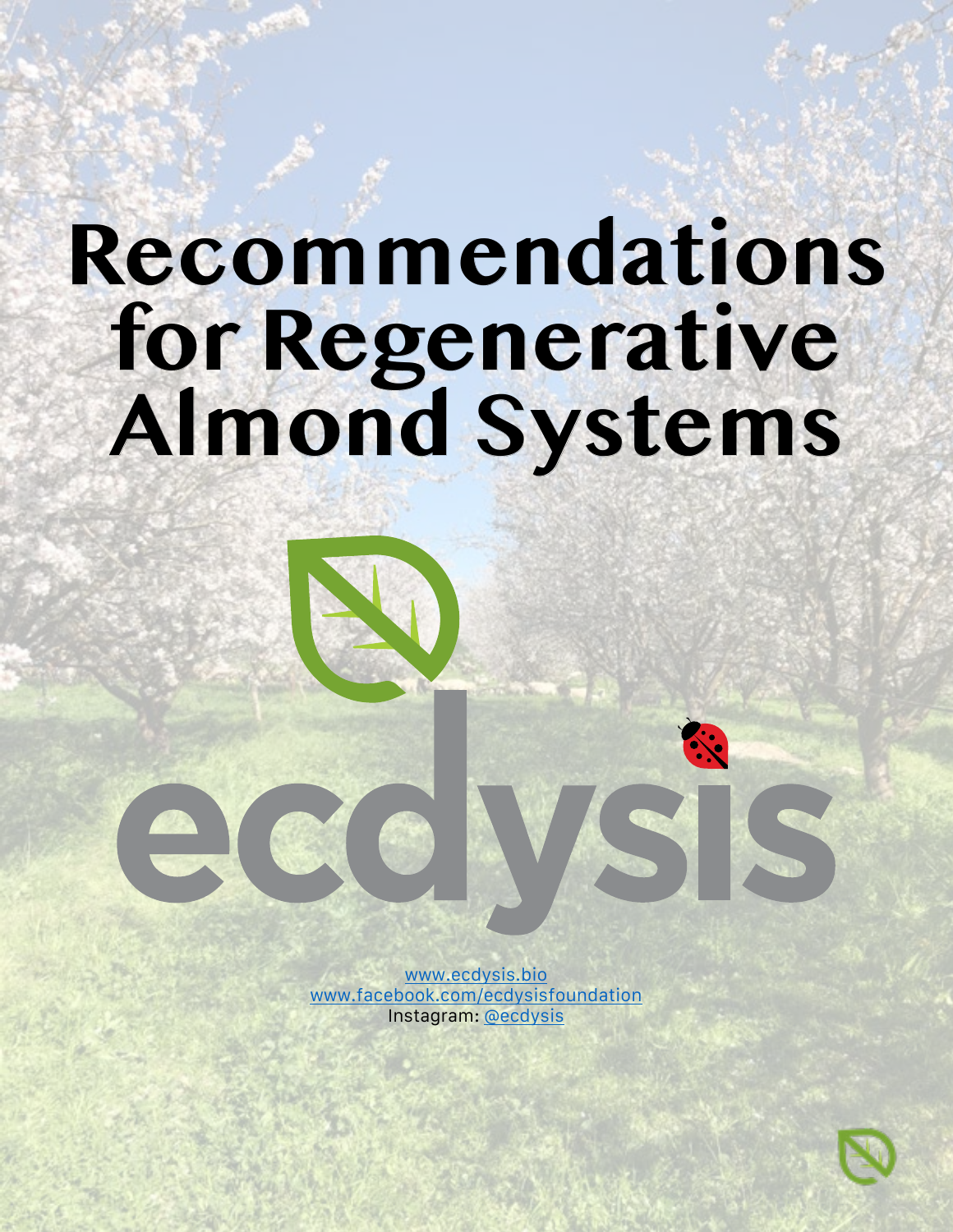## **Recommendations for Regenerative Almond Systems**

In our recent paper, [Defining and validating](https://f1000research.com/articles/10-115)  [regenerative farm systems using a composite of](https://f1000research.com/articles/10-115)  [ranked agricultural practices](https://f1000research.com/articles/10-115), farms employing more regenerative practices had improved farm metrics like soil health, water infiltration, biodiversity, and profit 1. Based on this, we distinguish regenerative farms as those that use 5 or more regenerative practices in their operation (Score of 5 or more in the survey at the end of the document).

Here, we outline six recommendations to assist you in transitioning your farm to a regenerative operation. Please note that the different practices work in concert to create a whole greater than the sum of the parts.

Spread throughout the entire block (within and between rows). Spread before planting the cover crop in the Fall (this will help retain moisture and increase the chance of the cover

It is recommended that 5 tons/acre of compost be spread in the Fall as a starting point (any subsequent applications through spring will also be useful)<sup>3</sup>. 1 ton is equivalent to  $\sim$ 2.5



The following recommendations are laid out in accordance with the timeline of implementation, beginning in October and extending through July when you will start to prep the orchard floor for harvest.





### *Eliminate Tillage*

• Eliminating tillage or greatly reducing tillage will reduce erosion and long-term compaction, while rebuilding soil structure and the soil microbial and invertebrate communities.







### *Spread Compost (Early October)*

- crops getting established) 2.
- cubic yards 3.
	- » *5 tons of composted manure will contribute 2:*



### *Implement Ground Cover*

• **A number of resident vegetation species** (species typically considered weeds) provide many benefits to the orchard <sup>2</sup>. Consider leaving some rows unplanted with cover crops to

- • Consider allowing resident vegetation to grow.
- encourage greater diversity in your farm 2.
	- beneficials.



- 125 lbs/acre
- Consider applying 1-2 tons/acre of compost when doing the last mow of the cover crop , so that the microbes in the compost can speed the decomposition of the cover crop residue.



» Further, **if irrigating your cover crop is not an option, simply allowing the resident vegetation can provide a host of benefits**, from erosion control to habitat for





**Nitrogen** 165-200 lbs/acre \*A slow-release form that is not readily leachable

**Potash (Potassium)** 250-290 lbs/acre \*Immediately available

**Phosphate (Phosphorus)** \*Immediately available



| <b>Useful Links:</b><br>How to add compost to your farm guide 3      |
|----------------------------------------------------------------------|
| Summary of the benefits of compost to your<br>operation <sup>4</sup> |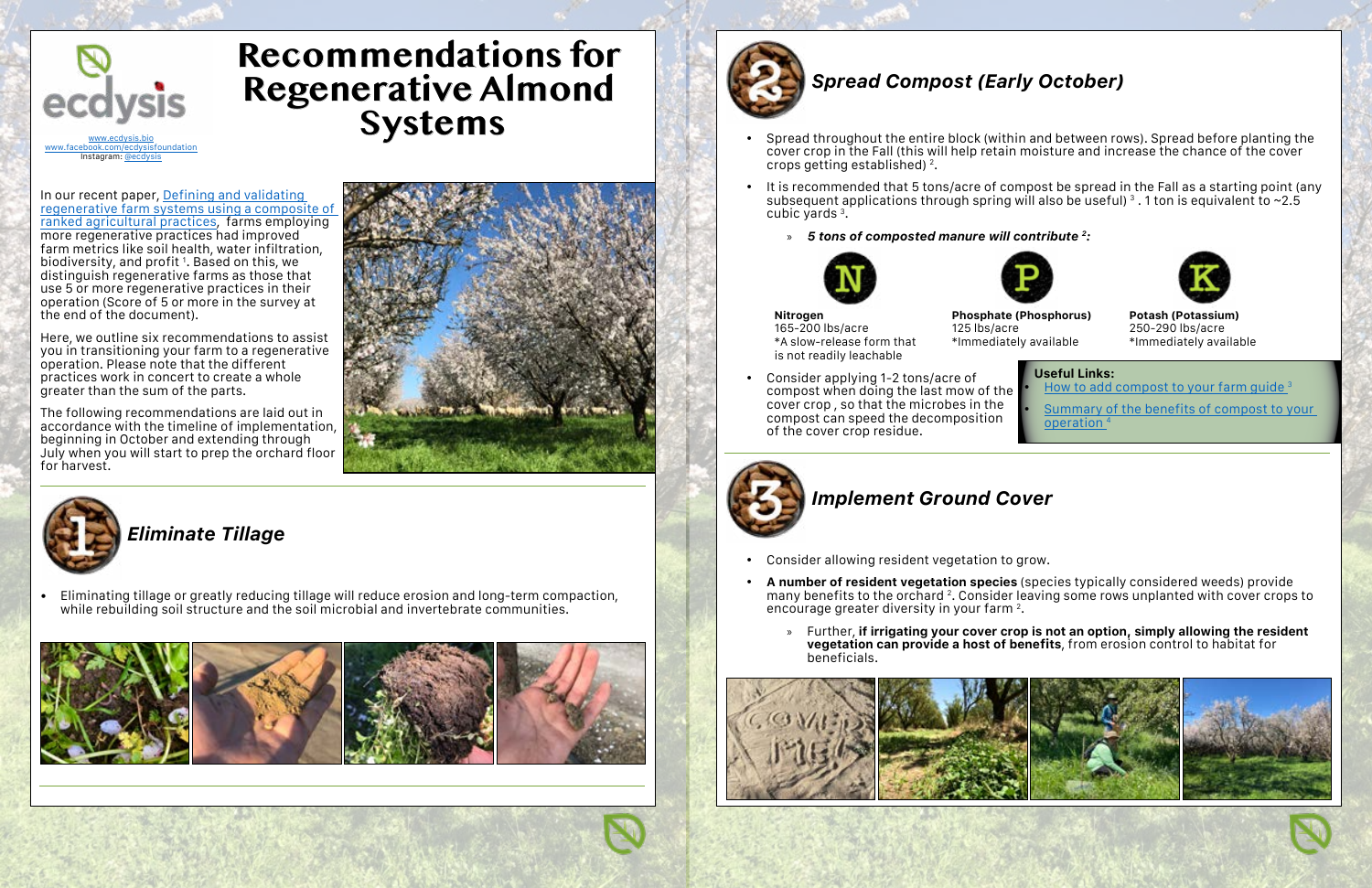» **Examples of the benefits of resident vegetation** *<sup>2</sup>*



*Common knotweed*: An important source of nectar for at least 29 parasitic and predatory insects that control almond pests 2.

*Pea family weeds, burr medic, clovers, and vetches*: Fix nitrogen, while the extrafloral resources attract lacewings, wasps, and predatory ants <sup>2</sup>.

*Chickweed*: Flowers from December through March and is an important earlyseason nectar source for various parasitic wasps 2.

*Aster family weeds, such as sowthistle, mayweed, and pineapple weed*: Harbors lady beetles 2.

*Grasses*: Grass pollen supports the predatory mite *Euseius tularensis* which attacks spider mites and scale crawlers 2.

**Spotted Spurge**: During the summer it is a source of nectar for parasitic wasps  $^{2}$ .



#### **Planting a Cover Crop**

- Plant a cover crop mix in the fall after spreading your compost. \*\*It is best to initiate irrigation *and not wait for the rains!* 
	- » Apply a light irrigation after planting (~2 acre -inches) .
	- » To ensure the flowers bloom before the almonds the mixes need to be sown and germinated before November 1. Therefore, plant and irrigate in early October. \*\**If*  you do not have access to irrigation you will need to wait until the first significant rain is *forecast and plant the cover crop before the rain event.*
		- · Table 11 of *[BIOS for Almonds guide](https://www.caff.org/biologically-integrated-orchard-systems-bios-for-almonds-guide/)* suggests a dryland mix for the middles of almond orchards on drip irrigation systems 2.
- • Ideally you will want to plant your seed with a no-till drill for the best establishment.
	- » Project Apis m recommends a Schmeiser implement. This no till compact drill is designed to "tackle stubborn non-cultivation ground" 5.
- • **Maximize the diversity of your cover crop**
	- » *The more species in your cover mix, the better!* Use at least **7** different species, with at least 15 being ideal. This will help to cover your bases if a few of the selections do not work out, while providing larger swath of benefits.

» Further [recent research](http://cetehama.ucanr.edu/newsletters/Fruit_-_Nut_Newsletters76786.pdf) suggest that cover crops do not affect ambient air temperatures in the orchard's canopy, suggesting they do not increase the risk of

#### **Managing the cover crop**

• *Middles Management* to ensure mixture of seeded and resident vegetation. This, "leads to differing heights, stages of maturity, and plant species composition in adjoining sections of the orchard understory . These differences could be important to maintaining habitat for

#### • Manage cover crop so that it is **flowering during the bloom** to help support the bee's

» Bees require a diverse diet and if they only have a single pollen source (i.e almond blossoms) they will develop nutritional deficiencies, reducing their fitness. Research shows that cover crops flowering during the bloom do not compete with the almond

- beneficial insect and dictating their movement into the trees <sup>2</sup>."
	- » Sowing different cover crops in different middles
	- » Mowing middles at different times
	- » Combination of the above 2
- pollinating the orchard.
	- blooms for pollinator activity 13, 6.
	- frost damage 14, 6.
- If possible, **graze the cover crop** in February and again in April.
	-
- -
	- mulch in the tree rows.







» Ask the grazer to remove ~40% of the vegetation to stimulate cover crop growth.

• May-July start mowing alternate strips of cover crops to a height of at least 10 inches 2.

» This will leave remnant strips of habitat for beneficials, allowing the regrowth of plants and reseeding. The mulch will provide some weed suppression and food for earthworms and other key decomposers, while reducing evapotranspiration.

» Some mowers will allow you to blow the residue into the tree rows, maximizing the



#### **Example Mix Recommendations**

Combine the [Project Apis m](https://www.projectapism.org). (more information listed under additional resources at the end of this section) Wildflower Mix with their Clover Mix and Soil Builder Mix. For every ten rows plant the following cover crop mixes. Feel free to adjust this example. Also, you can check out their website and talk to Billy Synk about different variations.



This combination will provide an early source of pollen for pollinators, a late source of nectar/ habitat for beneficials, prevent soil erosion, suppress weeds, and fix nitrogen. Further the CA natives in the wildflower mix are well adapted to CA's unique climate.

[Soil Builder Mix](https://www.projectapism.org/pam-soil-builder-mix.html) 60-75 lbs/acre drilling 6 rows

[Clover Mix](https://www.projectapism.org/pam-clover-mix.html) 10 lbs/acre drilling 3 rows

[Wildflower Mix](https://www.projectapism.org/pam-wildflower-mix.html) 10 lbs/acre drilling 1 row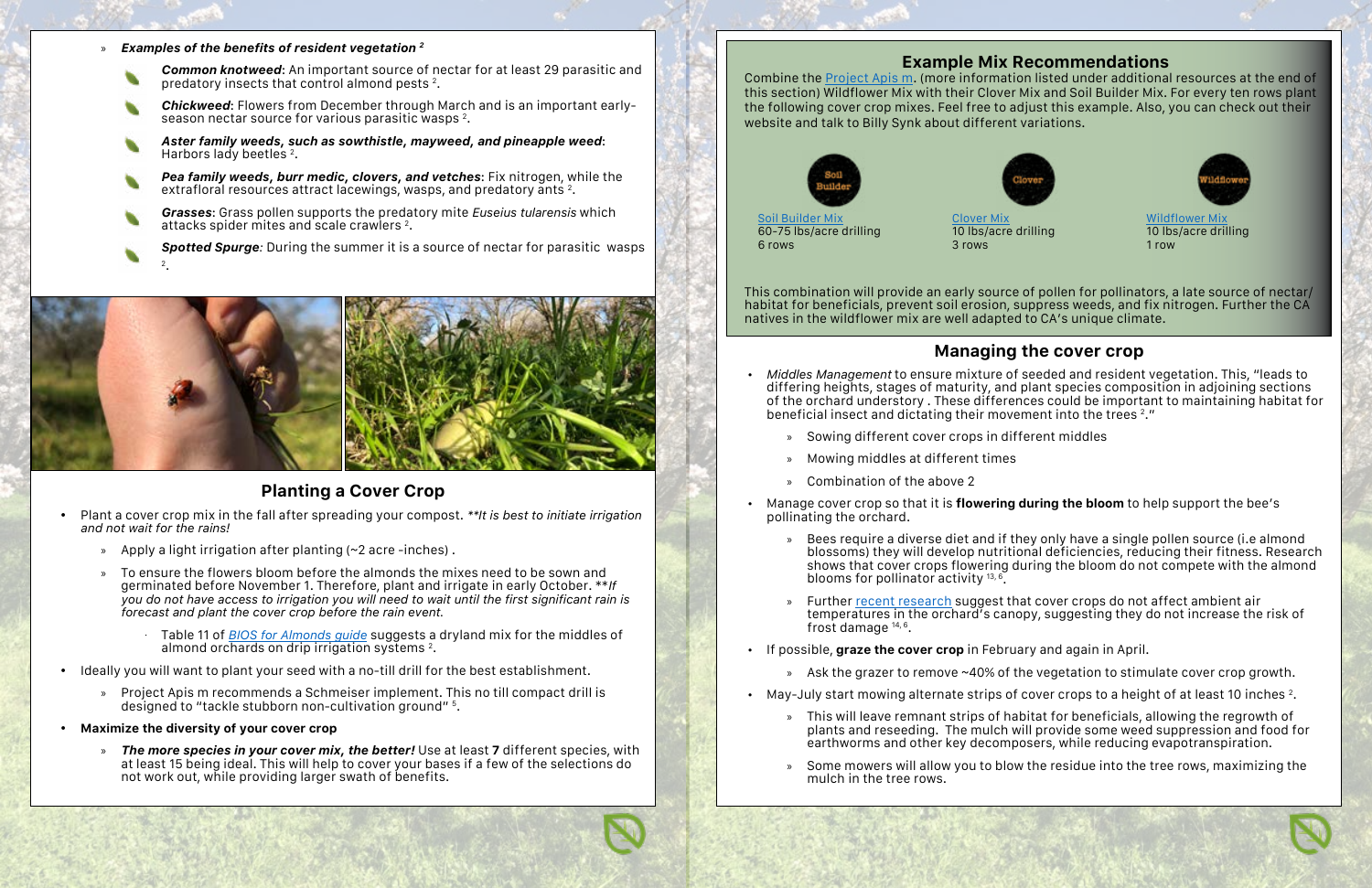- Warm season resident vegetation will come up through the cool season cover crop, providing resources for beneficials and erosion control benefits 2.
	- » The staggered strip mowing as promoted by "Middles Management" will allow for the gradual emergence of warm-season resident vegetation through the cool season stubble <sup>2</sup>.
- In July begin closely mowing orchard floor vegetation to ensure the floor is ready for harvest 2.
- If you are putting in a new orchard, some of the farmers in the study report success with installing micro spray sprinklers. Some farmers are also installing micro spray and buried drip to get the benefits of both. These can be used to help establish a cover crop in the fall, while helping maintain the winter cover crop if the winter/spring is dry.
	- » The effect of cover crops on increased irrigation usage appears to be minimalnonexistent, since bare soil consumes water via increased surface temperatures, evaporation, and runoff 15, 6.

#### **Seed Resources**

- **Project Apis m.'s Seeds for [Bees Program](https://u1584542.ct.sendgrid.net/ss/c/atcYNHk4Eh2YdGnwBh-YDOQqv-SeViaj0pyZQWO20zU3kLjEP3rZHR6TAJg7Za5rXH8QwCmRKOPsuHM_JzLF6demB9gOugnUsm_hufyDMJCOfA2BetU5C873X6-aodmnq6A4QLh9A-WlFT5eL9U1HGVS2DKGn_rhuWzR4re6epy5Uc9zXSHesGfdhFYhC_jhgZQbjt-XOHBwD_DPjbIGwxEDKPFghg9tm0dLEl2sMLoPmjwGuvbNI3Wg2-ENOGhFwpVm3WTusd-TfPCTjb_uBCHfJQVnX2vieLdgBotuhZtpVawxpIsP5uyqYb7tPj54P1sNff-JxS4lTkoB8KSbCSzYUmzwHBFuhCV2rv08LN4bJ9v-tmvqNTrMDJ-ZBkMeQnVE_SMHzIxzgDri1bBztg/360/zRJdCi-CRQqfVyvwV3go7w/h13/6-Bts8enhVA2wTRxzf8g4Dxa9zxiUERZsDUYRa0GMK0). Apply for free cover crop seed** to try out the practice in your orchard. See their guidelines and enrollment information [here](https://u1584542.ct.sendgrid.net/ss/c/P8Elou2Rvc0qoMPEUZrMXcOpy_XqN4R2ZGjoK-5zZnnYnpkaStNX9Wr02v9MR3-8LsLfr9vzNuT1-V_qSSvyQuRXcPf_etDh8rGanAWByNzUv6MLFPGPeRLZwcRB3ewGCXa_sgD5n4118DX4NUC4nhfE4bJ4H_YTiNTw5ceyK_DA7JQOhdmntHlPwM37fFfe6HraemSPk2Ju4z9N5T5Ti7d6vSPGuSTXUJ-u1MGLMt3-PjsgSUAw9DvApAvpy1dlIz2VzLf2KSqQ60fDih1XSQcaB3Oq-u5FCgbBP4_nJYpDzGHzorwYy0xDP5yMGv2kIpVKZNks8iBth5suTNuEcroYhiKfSBnbPrcRhlomU51M34olX6-Qozja54CBTU6dFkDPwJL-nGIz7pbu5h3_K7pSQW7g63Kji2F-9-IEoNXn36Cl8B0r4YursT9Po_zsxv_R7YQX1HliFFqzz6rtAw/360/zRJdCi-CRQqfVyvwV3go7w/h14/HD8FO1kP-mfpJkSMs9nJTPxK_Gu0F8s_0Ch90mKcr-M).
- » Billy Synk Director of Pollination Programs Office: (916)216-2227 <u>billy@</u> [projectapism.org](mailto:billy@projectapism.org)
- » Try and get your seed order in before August 1<sup>st</sup>!
- Seed companies
- » [Kamprath Seed](https://www.kamprathseed.com/) (wholesale): 800-466-9959
- » Ag Seeds (retail): (530) 666- 3361
- » TS&L (retail): (530) 666-1239
- » [Green Cover Seed](https://greencover.com/) (wholesale and retail): (402) 469-6784
	- They also have a cover [crop mix calculator](https://smartmix.greencoverseed.com/) that is useful
- » [Great Valley Seed:](https://www.habitat.farm/) (209)737- 4454, Doug@Bfarm.com
	- · Native seeds specifically suited for the Central Valley.
	- Seeds and drilling services.
- Planting and equipment resources » Miller Cover Crop Planting, Modesto, CA. (209) 526-2111
	- (equipment and planting) » Joe Muller and Sons Farming, Woodland, CA. (530) 662-0105
	- » Paul Strojan, Farmington, CA. (209) 573-1656, strojanp@ velociter.net

» **The Almond Board** has a **[Cover Cropping Guide](https://www.almonds.com/almond-industry/orchard-management/cover-crops-and-forage)** that was just published <sup>6</sup>!

Summary of the benefits of [cover crops to your operation](https://www.caff.org/ecologicalfarming/cover-crops/?link_id=12&can_id=182a35ca7db60e7bbd8d1acbac94180f&source=email-orchard-cover-crop-resources-and-support-network-october-updates&email_referrer=email_958071&email_subject=regenerative-orchards-webinar-follow-up-and-resources-for-growers)

Check with your local RCD office for equipment rental services. <sup>8</sup>

perennial crops<sup>7</sup>.

### **Planting & Equip**

Integrating grazers like sheep or chickens will speed up the nutrient cycling associated with the cover crop, help keep those nutrients on the farm, and reduce the need for inputs. Grazers can also provide effective biomass control - reducing the number of mow passes. It

Since you will most likely be grazing the sheep February-April you want to ask the shepherds to remove ~40% of the vegetative to stimulate growth and provide habitat for the

(equipment only)

- **Emphasizing ground cover reduces the need for costly herbicides.**
- invertebrate communities 12.
	-
- 
- 

» Also, many shepherds will not graze their sheep in areas treated with herbicides. Insecticides, herbicides, and fungicides all work together to negatively impact pollinators. • Pesticides negatively affect human health and reduce soil health and productivity.





- » Kellogg's Ag Service, Paradise, CA. (530) 624-3045, [www.](http://www.kelloggsagservice.com) [kelloggsagservice.com](http://www.kelloggsagservice.com)
	- California Ag Solutions, Madera, CA. [https://www.](https://www.calagsolutions.com/) [calagsolutions.com/](https://www.calagsolutions.com/)
	- Silas Rossow. 209-617-7701, [silas@](mailto:silas@calagsolutions.com) [calagsolutions.com](mailto:silas@calagsolutions.com)
	- Equipment, planting, and advising

**Cover Cropping** 

• Going over one or all these guides will be helpful in determining the mixes you want, what you want to accomplish, and the various pros/

cons of different mixes.

» **The CAFF** *[BIOS for Almonds](https://www.caff.org/biologically-integrated-orchard-systems-bios-for-almonds-guide/)  [guide](https://www.caff.org/biologically-integrated-orchard-systems-bios-for-almonds-guide/)* has tables outlining ideal cover crop mixes for the middles, the tree rows, micro sprinkler irrigation systems, and buried drip systems. It also outlines, ideal planting times, mowing schedules, etc. to optimize ground cover management in your orchard

2.

» **CAFF has a shorter [cover](https://actionnetwork.org/user_files/user_files/000/049/274/original/CAFF_Cover_Crop_Guide_for_Perennial_Systems.pdf)  [cropping decision guide](https://actionnetwork.org/user_files/user_files/000/049/274/original/CAFF_Cover_Crop_Guide_for_Perennial_Systems.pdf)** for

• Check out the [NRCS EQIP](https://u1584542.ct.sendgrid.net/ss/c/atcYNHk4Eh2YdGnwBh-YDCox95SeGk_xfax-F3czvb4LhznrUFf64g-GkOJJhs42Dd4UCjzyLnrdz3e0iMMkHqdMUYsppy0h1pGg-nMfA2oLcojjkjR_4Dub84EVJWMjB9MMtkqdfNPelOxxCXC6f83FXF9ESD0ZMuhDZ8KlCUGNC_4ivpJOq7pl9Allog2_8gMIU7bn4AkcJLYqWLSnTR6rxjAP23FZLDbNJI5A_DccaWNVv39-rzkfAhRSieiQTZIa3T_68iwK5hZRdz9bGtAab5y_21-XzD347mPW3L1GXlVUSLtgW66dmbueHnHRPY9CG5qaSeynA1EjLhposlaJvpfm2YfHrlqzdPW_c8nCYBncaNyTvFyX8gLqLv1E_NNeMGN6f02GS_Eae6z5kMOSgZgmCPofOfw5vQHwv4BPdthEfksqUFhfRY-Fp3y13DeJV6ehBXRQSw2jMFDU6CEknD306lYLChYtR6Fe_gtnbo8QWQzD8H3omIu_bcqm/360/zRJdCi-CRQqfVyvwV3go7w/h15/ku2V4sJK_3atdsgUcsOL4vogDGVpuiXQhK3EqfkHLl4)  [program](https://u1584542.ct.sendgrid.net/ss/c/atcYNHk4Eh2YdGnwBh-YDCox95SeGk_xfax-F3czvb4LhznrUFf64g-GkOJJhs42Dd4UCjzyLnrdz3e0iMMkHqdMUYsppy0h1pGg-nMfA2oLcojjkjR_4Dub84EVJWMjB9MMtkqdfNPelOxxCXC6f83FXF9ESD0ZMuhDZ8KlCUGNC_4ivpJOq7pl9Allog2_8gMIU7bn4AkcJLYqWLSnTR6rxjAP23FZLDbNJI5A_DccaWNVv39-rzkfAhRSieiQTZIa3T_68iwK5hZRdz9bGtAab5y_21-XzD347mPW3L1GXlVUSLtgW66dmbueHnHRPY9CG5qaSeynA1EjLhposlaJvpfm2YfHrlqzdPW_c8nCYBncaNyTvFyX8gLqLv1E_NNeMGN6f02GS_Eae6z5kMOSgZgmCPofOfw5vQHwv4BPdthEfksqUFhfRY-Fp3y13DeJV6ehBXRQSw2jMFDU6CEknD306lYLChYtR6Fe_gtnbo8QWQzD8H3omIu_bcqm/360/zRJdCi-CRQqfVyvwV3go7w/h15/ku2V4sJK_3atdsgUcsOL4vogDGVpuiXQhK3EqfkHLl4) to learn more about cost-share opportunities for implementing conservation practices like cover crops, hedgerows, drip irrigation, and

compost application.

### *Graze the Orchard with Livestock in the Spring*

- may even be a source of revenue, if you own the flock.
- beneficials.
	- » If possible, graze in mid-February and again in April.
	- 120 days before harvest.







» If you are harvesting off the orchard ground the grazers need to be off the orchard

## *Eliminate the Use of Synthetic Pesticides*

#### **Useful Links:**

- List of Contract Grazers<sup>9</sup>
- Summary of the benefits of integrated [crop livestock systems](https://www.caff.org/ecologicalfarming/integrated-crop-livestock-systems/?link_id=9&can_id=182a35ca7db60e7bbd8d1acbac94180f&source=email-orchard-cover-crop-resources-and-support-network-october-updates&email_referrer=email_958071&email_subject=regenerative-orchards-webinar-follow-up-and-resources-for-growers)<sup>1</sup>
- [Grazing Cover Crops: A How-To-Guide](https://pastureproject.org/publications/grazing-cover-crops-how-to-guide/) 11



The use of pesticides such as herbicides, insecticides, and fungicides disrupt beneficial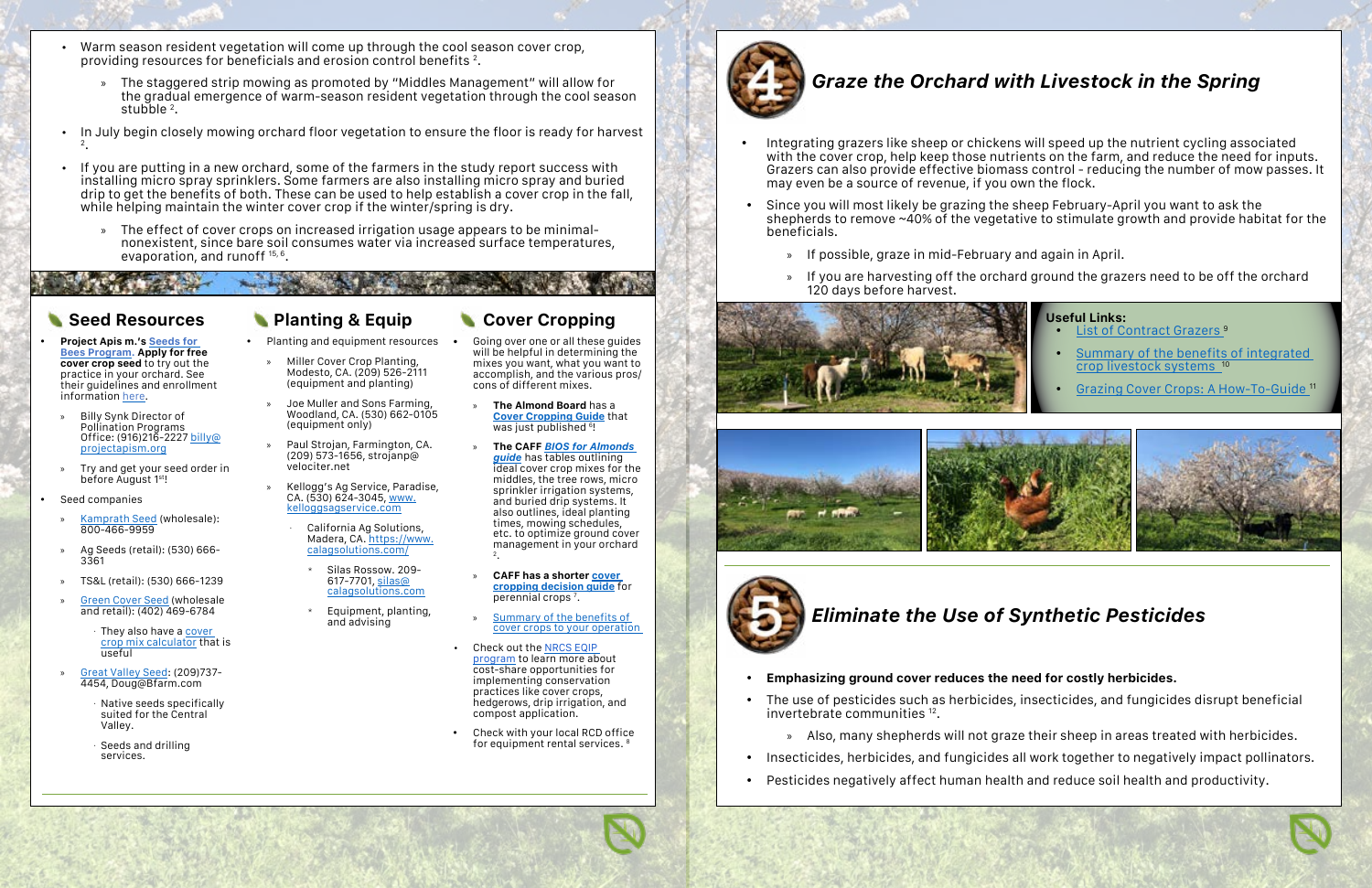#### **Alternatives to herbicides**

- » Mowing, grazers, and potentially burning biomass within the tree rows.
- • **Alternatives to synthetic insecticides**
	- » Having a highly diverse cover crop, combined with "Middles Management" will help promote a diverse community of invertebrates that should do most of the work keeping insect pests in check.
	- » Winter sanitation
		- · Also having cover crops will increase the biological activity on the orchard floor, breaking down the mummy nuts that NOW larvae reside in  $2$ .
	- » A functioning system will not need pest management inputs. But for the transition period, there are some organically minded management options that should interfere less with the transition.
		- · You can consider releasing predatory wasps: *Trichogramma* (align release with first flight of Peach Twig Borer) and *Goniozus* (If high levels of NOW in mummies) in mid-April through July if there is significant concern for Peach twig borer and NOW 2.
		- · OMRI approved Bioinsecticides such as Grandevo and the hormone disruptor CIDETRAK + NOW MESO
		- · Utilize brassicas as a cover crop if you are having issues with nematodes.
- • **Alternatives to synthetic and copper-based fungicides**
	- » OMRI approved sulfur sprays and bio fungicides like BT and compost teas.
- • **Alternatives to synthetic fertilizers**
	- » **Dried Poultry Litter (DPL).** Several regenerative producers that we are working with report the DPL is a key component in ensuring their trees meet their N needs.
		- · 4 tons/acre /year
			- \* Broken in to two separate 2 ton/acre applications.
	- » Foliar and fertigation applications of fungal dominated compost tea.
	- » Can also consider foliar and fertigation applications of other OMRI approved nutrients
	- » Farmers have reported foliar sprays playing an important role in their transitions from conventional to regenerative management systems, reporting that it speeds up the beneficial biology that has been absent under conventional management.





- A long-term goal is to plant native shrubs and trees along the edges of blocks.
- can provide critical pest management services 2.
- **Resource Contact:** [Great Valley Seed](mailto:Great%20Valley%20Seed), (209)737-4454, Doug@Bfarm.com
	-
	- » Seeds, transplants and drilling services.
	- » Contract growing.



### *Plant Hedgerows/Native Vegetation Along the Edges*

• Several of the key beneficial insects in almonds prefer shrubs and trees to cover crop. Therefore, establishing hedgerows of these plant species along the borders of your orchard

» Native seeds and transplants specifically suited for the Central Valley.

Over the coming years work to establish plantings of plants such as (More information in



- Table 16 of *[BIOS for Almonds guide](https://www.caff.org/biologically-integrated-orchard-systems-bios-for-almonds-guide/))*<sup>2</sup>
	- » Blue elderberry
	- » Coyote brush
	- » Quail Bush
	- » California coffeeberry
	- » California lilac
	- » California wild buckwheat
	- » Holly-leaved cherry
	- » Mule fat
	- » Toyon
	- » Native willows (Good for near waterways)
	- » Yarrows
	- » Narrowleaf Milkweed
	- » St. Catherine's Lace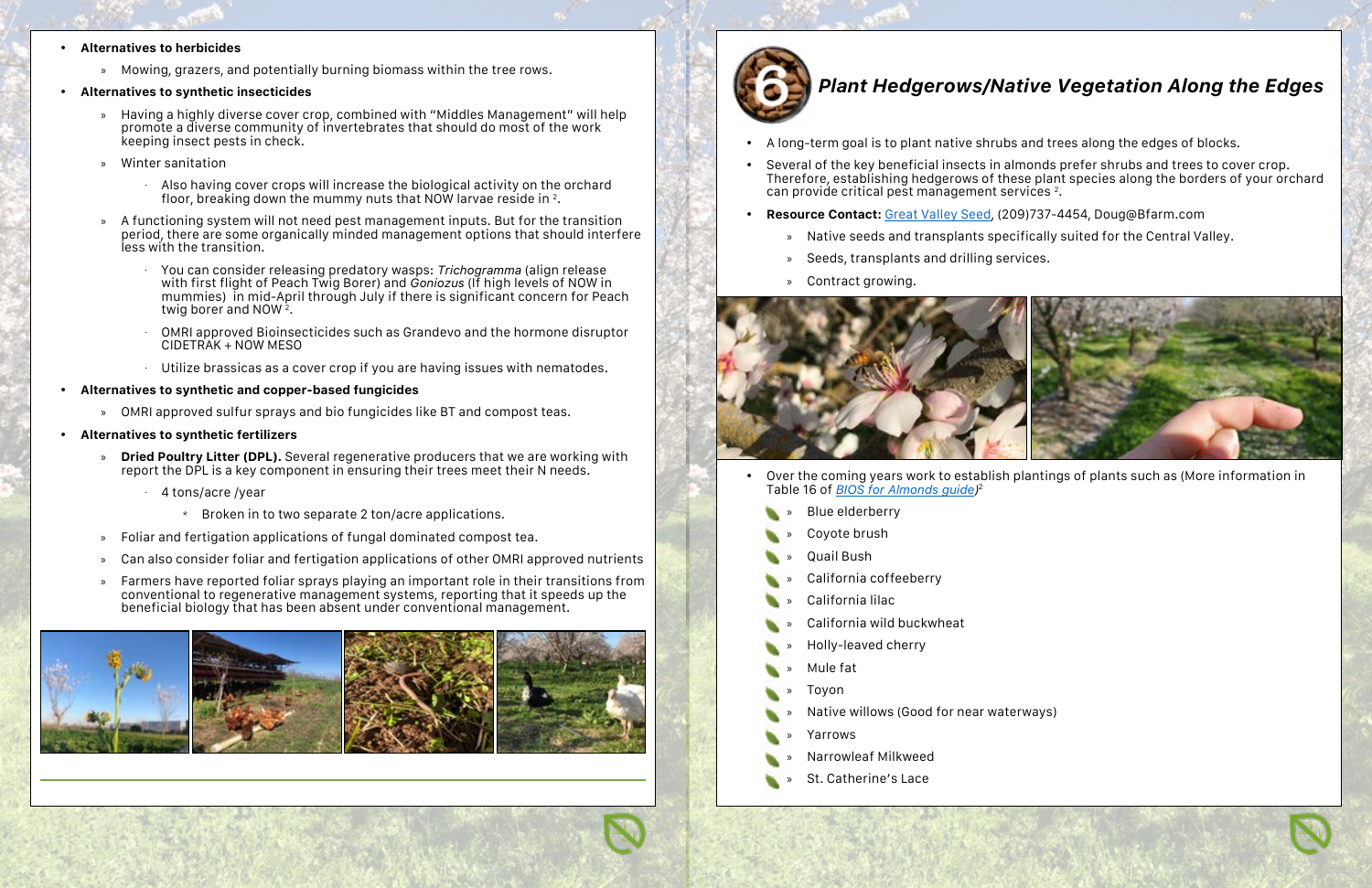|    | *Please answer the following questions specifically<br>for the study field during the previous year*                    |   | -YES-<br>color in circle |         | -NO-<br>color in circle |  |
|----|-------------------------------------------------------------------------------------------------------------------------|---|--------------------------|---------|-------------------------|--|
| 1) | Were any synthetic fertilizers applied?                                                                                 |   | $Value = 0$              |         | $Value = 1$             |  |
| 2) | Were any herbicides (granular or sprayed) applied                                                                       | ◯ | $Value = 0$              |         | $Value = 1$             |  |
| 3) | Were any synthetic or metal fungicides (spray or other) applied?                                                        |   | $Value = 0$              |         | $Value = 1$             |  |
| 4) | Were any synthetic insecticides (spray or other) applied?                                                               | O | $Value = 0$              |         | $Value = 1$             |  |
| 5) | Was there any mechanical tillage of the soll besides planting activity?                                                 | O | $Value = 0$              |         | $Value = 1$             |  |
| 6) | Were cover crops or perennial vegetation grown on this orchard within<br>one year prior to the study?                   | O | $Value = 1$              |         | Value = $0$             |  |
| 7) | Are there any strips of perennial vegetation on orchard borders or<br>throughout (unmanaged road ditches not included)? |   | $Value = 1$              | $\circ$ | $Value = 0$             |  |
| 8) | Were any natural amendments applied (ex: compost, biologics, compost<br>tea, etc.)? If other, list here:                | ◯ | $Value = 1$              |         | $Value = 0$             |  |
| 9) | Was the field grazed by livestock? Livestock type:                                                                      | ◯ | $Value = 1$              | ∩       | $Value = 0$             |  |

### **References.**

1. Fenster, T. L. D. *et al.* Defining and validating regenerative farm systems using a composite of

2. Bugg, R. L., Anderson, G., Eck, R., Hendricks, L. & Lashbrook, C. *Biologically Integrated Orchard Systems (BIOS) for Almonds in Merced County*. *Community Alliance with Family Farmers Founda-*

4. CAFF. Compost - Community Alliance with Family Farmers. Available at: [https://www.caff.](https://www.caff.org/ecologicalfarming/compost/)

8. Cover Crops - Community Alliance with Family Farmers. Available at: [https://www.caff.org/](https://www.caff.org/ecologicalfarming/cover-crops/?link_id=12&can_id=182a35ca7db60e7bbd8d1acbac94180f&source=email-orchard-cover-crop-resources-and-support-network-october-updates&email_referrer=email_958071&email_subject=regenerative-orchards-webinar-fo) [ecologicalfarming/cover-crops/?link\\_id=12&can\\_id=182a35ca7db60e7bbd8d1acbac94180f&](https://www.caff.org/ecologicalfarming/cover-crops/?link_id=12&can_id=182a35ca7db60e7bbd8d1acbac94180f&source=email-orchard-cover-crop-resources-and-support-network-october-updates&email_referrer=email_958071&email_subject=regenerative-orchards-webinar-fo) [source=email-orchard-cover-crop-resources-and-support-network-october-updates&email\\_](https://www.caff.org/ecologicalfarming/cover-crops/?link_id=12&can_id=182a35ca7db60e7bbd8d1acbac94180f&source=email-orchard-cover-crop-resources-and-support-network-october-updates&email_referrer=email_958071&email_subject=regenerative-orchards-webinar-fo) [referrer=email\\_958071&email\\_subject=regenerative-orchards-webinar-follow-up-and-re-](https://www.caff.org/ecologicalfarming/cover-crops/?link_id=12&can_id=182a35ca7db60e7bbd8d1acbac94180f&source=email-orchard-cover-crop-resources-and-support-network-october-updates&email_referrer=email_958071&email_subject=regenerative-orchards-webinar-fo)

5. FAQs for Growers - Project Apis m. Available at: [https://www.projectapism.org/faqs-for-](https://www.projectapism.org/faqs-for-growers.html)

9. Directory of Contract Grazers. (2021). Available at: [https://californiawoolgrowers.org/target-](https://californiawoolgrowers.org/targeted-grazing/directory/)

- ranked agricultural practices. *F1000Research* **10**, 115 (2021).
- *tion* (1994).
- 3. UCCE & NCAT. *How to Add Compost on Your Small Farm*. (2017).
- [org/ecologicalfarming/compost/.](https://www.caff.org/ecologicalfarming/compost/) (Accessed: 20th July 2021)
- [growers.html](https://www.projectapism.org/faqs-for-growers.html). (Accessed: 20th July 2021)
- 6. Wauters, V. *et al. Cover Crop Best Managment Practices*. (2021).
- 7. CAFF. *Cover Crop Decision Guide for Perennial Cropping Systems*. (2020).
- [sources-for-growers.](https://www.caff.org/ecologicalfarming/cover-crops/?link_id=12&can_id=182a35ca7db60e7bbd8d1acbac94180f&source=email-orchard-cover-crop-resources-and-support-network-october-updates&email_referrer=email_958071&email_subject=regenerative-orchards-webinar-fo) (Accessed: 20th July 2021)
- [ed-grazing/directory/.](https://californiawoolgrowers.org/targeted-grazing/directory/) (Accessed: 20th July 2021)
- July 2021)
- 11. Williams, A. *et al. Grazing Cover Crops: A How to Guide*. (2018).
- 12. Darnault, C. *et al.* Pesticides and Soil Invertebrates: A Hazard Assessment. (2021). doi:10.3389/fenvs.2021.643847
- California Annual Research Reports.
- 
- review.

10. Integrated Crop / Livestock Systems - Community Alliance with Family Farmers. (2021). Available at: [https://www.caff.org/ecologicalfarming/integrated-crop-livestock-systems/?link\\_](https://www.caff.org/ecologicalfarming/integrated-crop-livestock-systems/?link_id=9&can_id=182a35ca7db60e7bbd8d1acbac94180f&source=email-orchard-cover-crop-resources-and-support-network-october-updates&email_referrer=email_958071&email_subject=regenerativ) [id=9&can\\_id=182a35ca7db60e7bbd8d1acbac94180f&source=email-orchard-cover-crop-re](https://www.caff.org/ecologicalfarming/integrated-crop-livestock-systems/?link_id=9&can_id=182a35ca7db60e7bbd8d1acbac94180f&source=email-orchard-cover-crop-resources-and-support-network-october-updates&email_referrer=email_958071&email_subject=regenerativ)[sources-and-support-network-october-updates&email\\_referrer=email\\_958071&email\\_sub](https://www.caff.org/ecologicalfarming/integrated-crop-livestock-systems/?link_id=9&can_id=182a35ca7db60e7bbd8d1acbac94180f&source=email-orchard-cover-crop-resources-and-support-network-october-updates&email_referrer=email_958071&email_subject=regenerativ)[ject=regenerative-orchards-webinar-follow-up-and-resources-for-growers](https://www.caff.org/ecologicalfarming/integrated-crop-livestock-systems/?link_id=9&can_id=182a35ca7db60e7bbd8d1acbac94180f&source=email-orchard-cover-crop-resources-and-support-network-october-updates&email_referrer=email_958071&email_subject=regenerativ). (Accessed: 20th

13. Williams, N.M., 2017. Evaluating Alternative Bee Forage Plantings to Support Honey Bees in Almond Orchards–Assessing Bloom Time, Bee Use and Orchard Pollination. Almond Board of

14. Gaudin, A. 2018. Cover Crop Systems for Almond Orchards: Exploring Benefits and Tradeoffs to Inform Management. ABC Annual Research Report (2017-2018) on Project STEWCROP7.

15. DeVincentis et al. (2021). Impacts of winter cover cropping on soil moisture and evapotranspiration in California's specialty crop fields may be minimal. J. California Agriculture. In